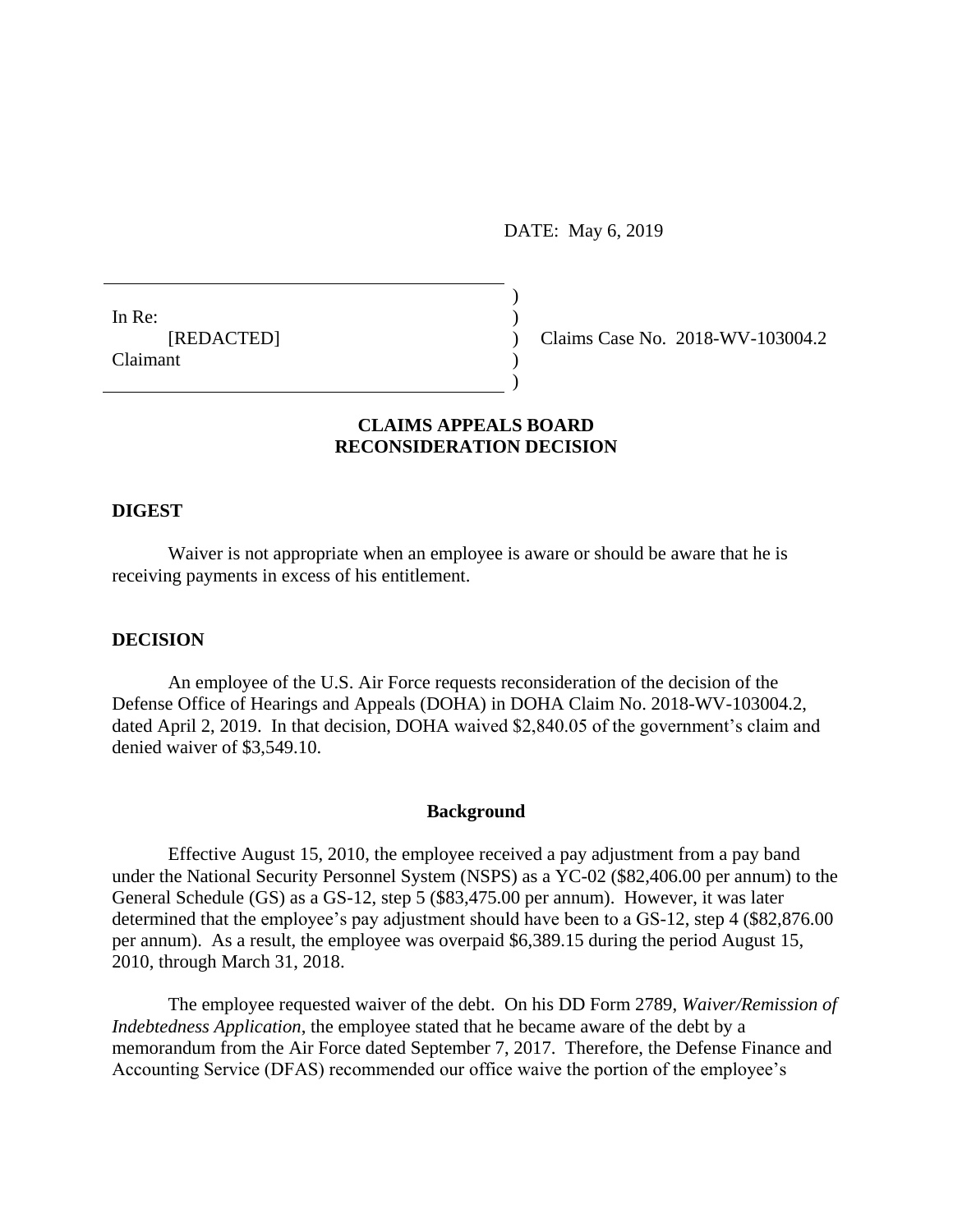indebtedness resulting from the erroneous salary payments he received prior to notification of the error, and deny the remainder of the debt.

Based on the employee's statement on his waiver application and the record evidence, the DOHA adjudicator waived \$2,840.05, the portion of the erroneous salary payments the employee received prior to being notified of the error on September 7, 2017. The adjudicator denied waiver of the erroneous salary payments the employee received after notification in the amount of \$3,549.10.

In his reconsideration request, the employee acknowledges that he did state on his DD Form 2789 that he became aware of the error when he received the Air Force memorandum dated September 7, 2017. However, he states that he now realizes that statement was incorrect. He states that on September 7, 2017, he became aware of a discrepancy in his pay. During that time, after discussions with his Human Resources Office, he understood that he was due money, not that he owed money. The employee states that he did not become aware of the debt until he received the debt notification letters on April 4, 2018. In addition, the employee believes there is a discrepancy for the amount of the overpayment denied by the adjudicator for the period September 2, 2017, through March 31, 2018 (\$3,549.10), and the notification of indebtedness letters he received from DFAS for that same period (\$1,781.95). He attaches the debt letters from DFAS for the period in question.

#### **Discussion**

Under 5 U.S.C. § 5584, we have the authority to waive collection of erroneous payments of salary an employee received if collection would be against equity and good conscience and not in the best interests of the United States. The fact that an erroneous payment is solely the result of an administrative error or mistake on the part of the government is not sufficient basis in and of itself for granting waiver. *See* Department of Defense Instruction (Instruction) 1340.23 (February 14, 2006) ¶ E4.1.3. Waiver is not appropriate when a recipient knows, or reasonably should know, that a payment is erroneous. The recipient has a duty to notify an appropriate official and to set aside the funds for eventual repayment to the government, even if the government fails to act after such notification. *See* Instruction ¶ E4.1.4.

In this case, the DFAS and the DOHA adjudicator relied on the record evidence included in the employee's original waiver request, specifically, the employee's statements on the DD Form 2789 and the Air Force memorandum dated September 7, 2017. The employee now contends that he was notified of a pay discrepancy by the memorandum, not a debt or erroneous payment, and he was not aware of his indebtedness until notification on April 4, 2018. However, this does not change the fact that he was informed by the Air Force of a possible overpayment for civilian employees in his GS-12 pay series. Specifically, the memorandum explained the pay discrepancies and stated that effective September 17, 2017, the Air Force would stop overpayments to civilian employees not entitled to the payments. Under the circumstances, since the employee was aware that there was a discrepancy in his pay, by the memorandum, he should have continued to follow up with his Human Resource Office concerning the reason why he was notified of an overpayment in his salary requiring the possibility of collection. Therefore,